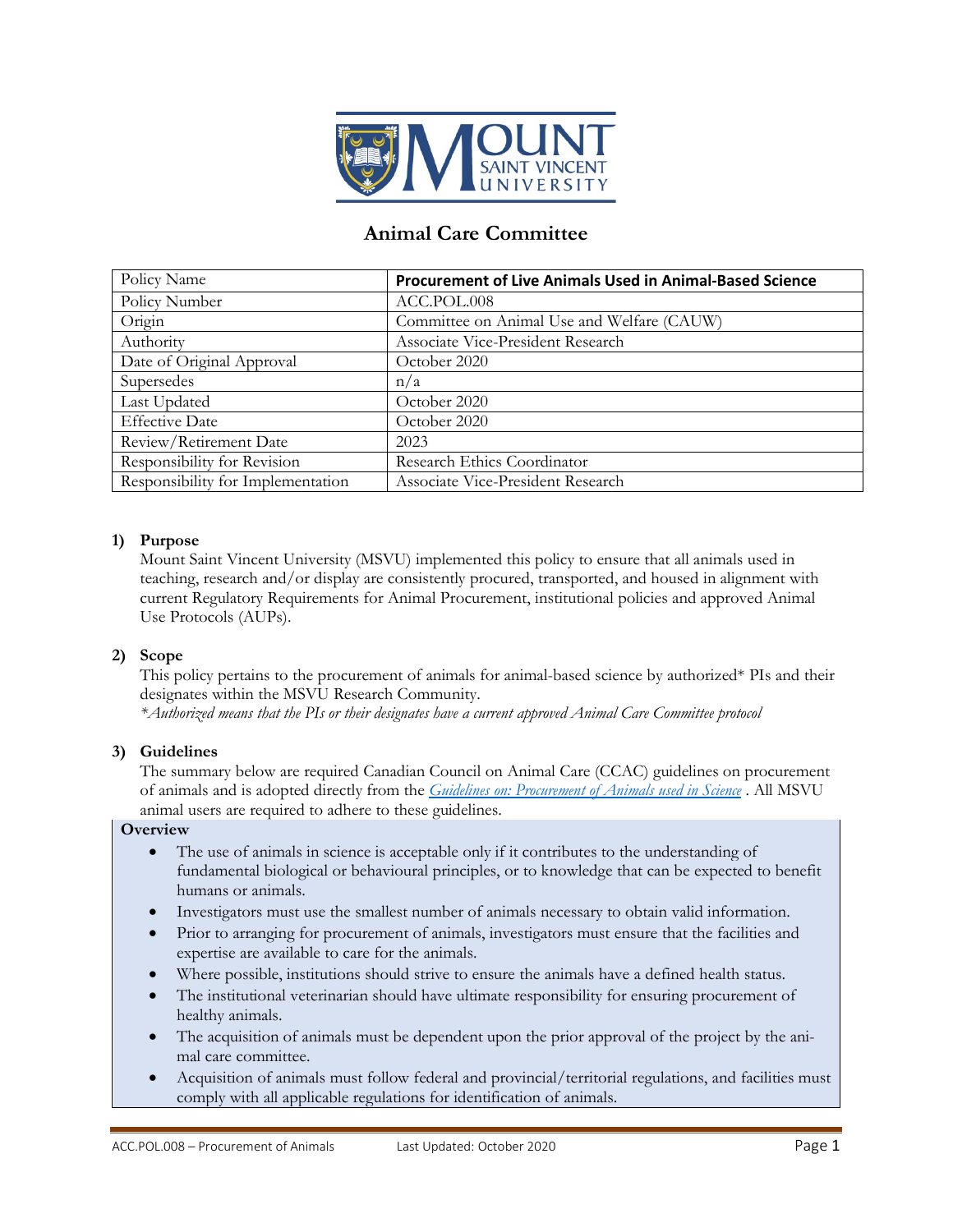• Prior to procurement of animals, consideration should be given to the type of animals required, the ability to house and care for those animals, and any potential impacts on other animals in the facility.

### **Sources of Animals**

- Appropriate documentation must be maintained for all animals procured by an institution or its investigators.
- Animals should be obtained from reputable suppliers.
- In-house animal breeding colonies should only be established when absolutely necessary, and should be efficiently managed, consistent with anticipated need and the principle of reduction.
- Preconditioned animals should be purchased whenever possible.
- In general, animals used for scientific purposes should not be obtained from pet stores or their suppliers due to the potential health risks associated with disease transmission and the potential health problems for the animals themselves.
- Dogs and cats specifically bred for scientific purposes must be the model of choice for studies where defined genetic, environmental and health statuses are necessary.
- Institutions must only obtain non purpose-bred dogs and cats where there is a well-defined arrangement with the management of the organization supplying them.
- Animals subjected to invasive surgery must not be used in additional studies without explicit approval of the animal care committee.

#### **Transportation**

- A Standard Operating Procedure for the transportation of animals should be developed by the institution, its investigators or its employees.
- Those overseeing the transportation of animals must be knowledgeable about the specific container requirements, temperature and ventilation of both the container and the environment during transportation, care of the animals prior to and during transport, and the requirements for labelling and documentation.
- All Standard Operating Procedures regarding the transportation of animals must include instructions describing emergency responses, in line with the mode of transportation to be used.

# **Receiving Animals**

- Institutions receiving animals must be prepared for accepting the animals by providing proper facilities and appropriate handling by trained, experienced personnel.
- Institutions should be responsible for ensuring records are kept for all animals received.
- Institutions should have Standard Operating Procedures for conditioning animals upon receipt that take into account the species and background of the animals.
- After transportation and before use in any experiments, animals should be acclimatized to the experimental conditions.
- Quarantine areas should be subject to extra vigilance in monitoring the animals and in maintaining good records, in order to detect and respond to any health problems in quarantined animals.
- Duration of quarantine should be appropriate to ensure that the health of the animals under quarantine and that of the conspecifics already resident at the research facility is assured.

# **4) Policy**

# a) **Procurement**

i) All animals to be used for research, teaching or display that come to MSVU from any source (e.g., commercial sources, other institutions, etc.) must be ordered or requested through the Associate Vice President Research (AVPR) in writing. This request will only be considered after the Animal Use Protocol is accepted and approved by the Saint Mary's University (SMU) Animal Care Committee (ACC). Any special housing or husbandry needs of these animals must be indicated at this time.